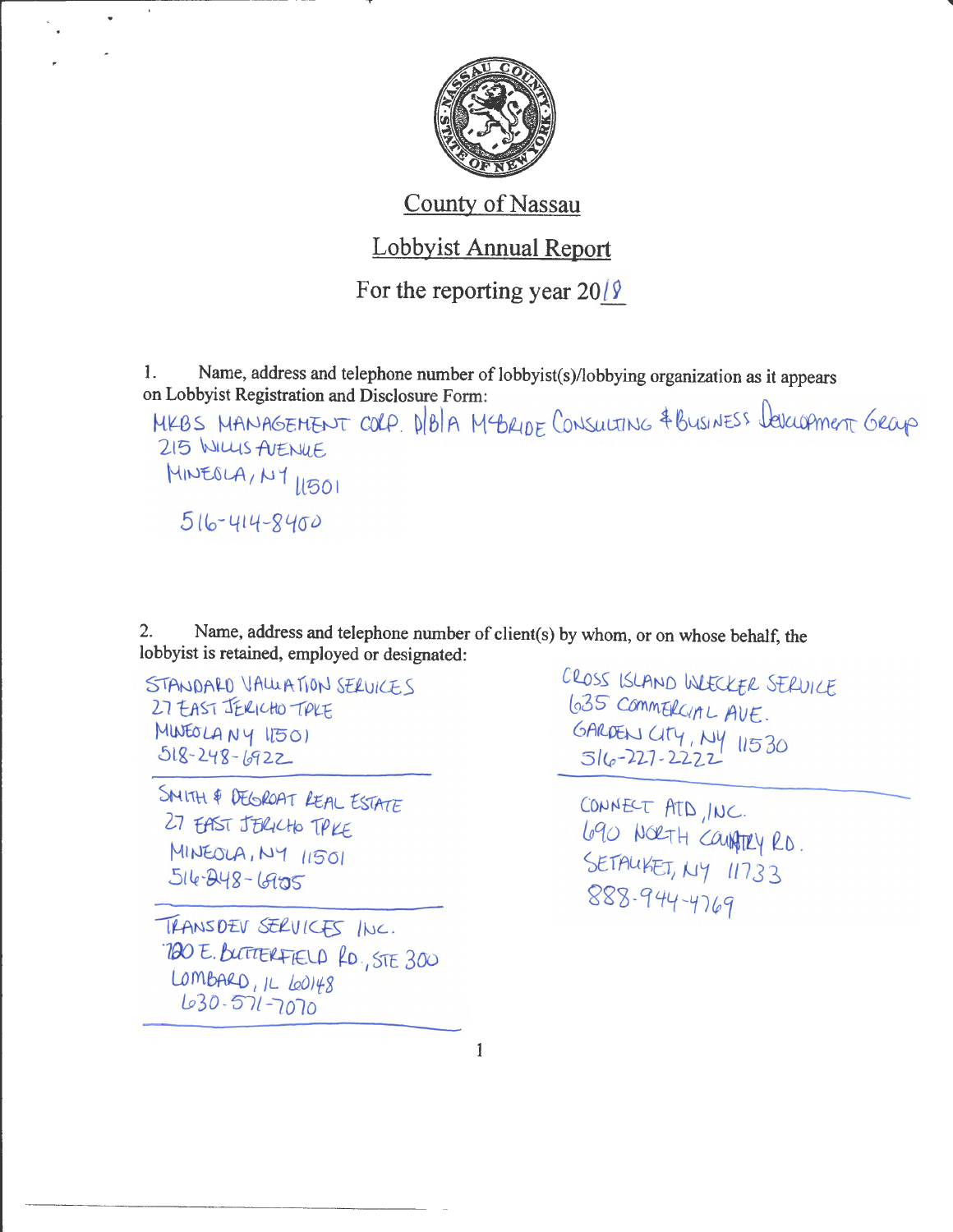A description of the subject or subjects on which each lobby ist retained, employed or 3. designated by such client has lobbied:

STANDARD VALUATON SERVICES -REAL ESTATE ISSUES SMITH & DEGROAT REAL ESTATE - LEAL PROPERTY ASSESSMENT TRANSDEV SERVICES - ELONOMIC DEVELOPMENT CROSS KLAND WHELLER STRUICE - LICENSING TOWING COMPANIES CONNECT ATD, IN C. - NO ACTIVITY

4. Names of the persons and agencies before which such lobby ist has lobbied:

STANDARD VALUATION SERVICES - COUNTY EXECUTIVE BINITH & REGROAT FEAL ESTATE - COUNTY ATTORNEY TRANSDEN SERVICES - COUNTY EXECUTIVE CLOSS ISLAND WRECKER SERVICE - COUNTY OFFICIALS CONNELT ATD, INC. - NO ACTIVITY

5. List below amounts for any compensation paid or owed to the lobbyist during the prior year for the purposes of lobbying. Such amounts shall be detailed as to amount, to whom paid and for what purpose.

| Amount  | Details                                 |  |
|---------|-----------------------------------------|--|
| 30,000  | STANDARD VALUATION SERVICES - 2018FEES  |  |
| 30,000  | STITH & DEGRAT REALESTATE - 2018 FEES   |  |
| 120,000 | TRANSDEV SERVICES, INC - 2018 FEES      |  |
| 35,000  | CLOSS ISLAND Wecker SERVICE - 2018 FEES |  |
| 20,000  | CONNECT ATD, INC. - 2018 FSES           |  |
|         |                                         |  |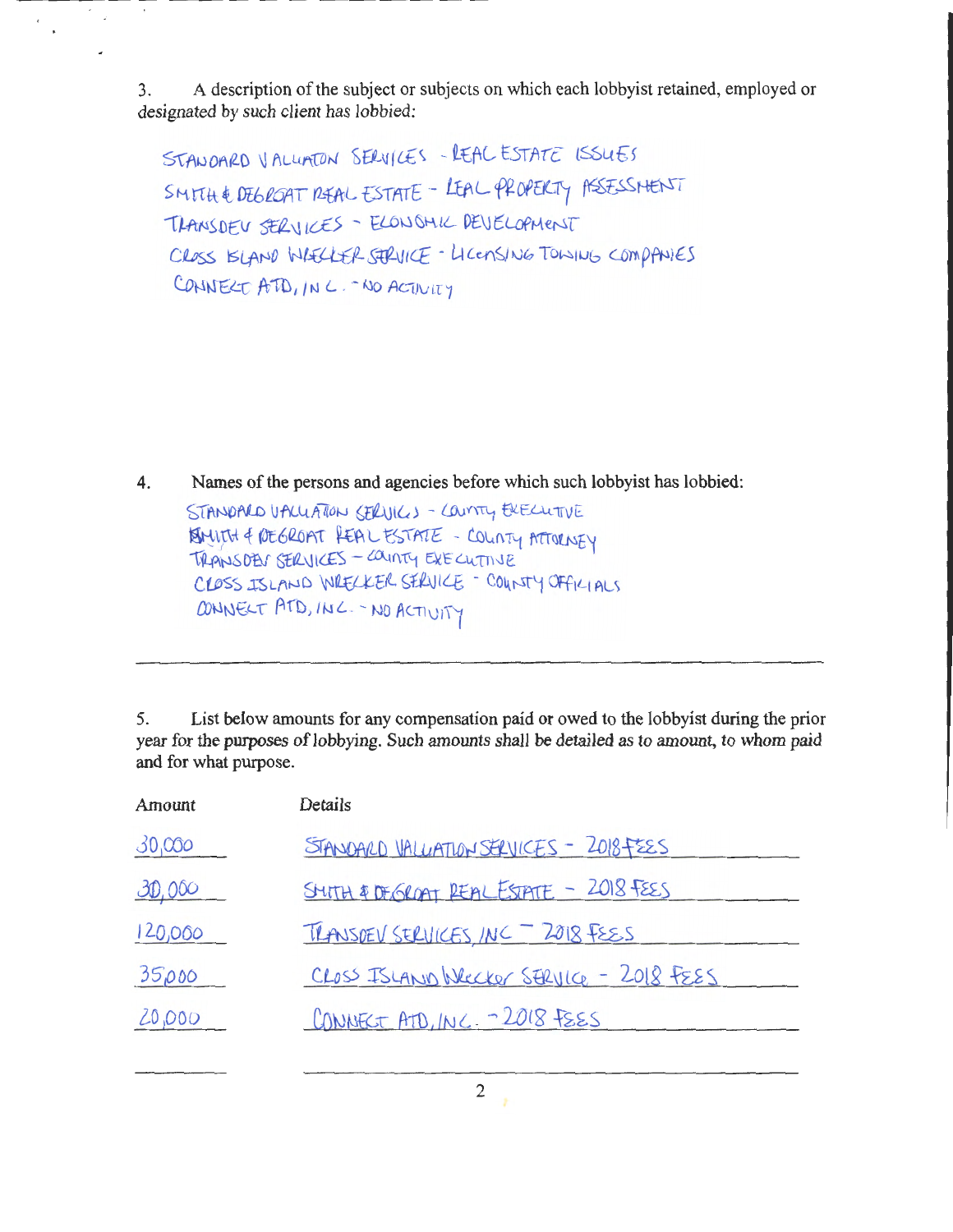| The content of the content of the content of the content of the content of the content of the content of the con- |         |
|-------------------------------------------------------------------------------------------------------------------|---------|
|                                                                                                                   | ------- |
|                                                                                                                   | ___     |
|                                                                                                                   | _______ |
|                                                                                                                   |         |

 $\frac{c}{\sqrt{2}}$ 

 $\begin{aligned} \frac{\partial \mathcal{L}_{\mathbf{p}}}{\partial \mathbf{p}} & = & \frac{\partial \mathcal{L}_{\mathbf{p}}}{\partial \mathbf{p}} \mathcal{L}_{\mathbf{p}} \\ & = & \frac{\partial \mathcal{L}_{\mathbf{p}}}{\partial \mathbf{p}} \mathcal{L}_{\mathbf{p}} \end{aligned}$ 

 $\sim$ 

6. List below the cumulative total amounts earned for lobbying throughout the year: \$235,000

7. List below the expenses incurred or expensed by lobbyist for the purpose of lobbying:

| Amount | Details        |
|--------|----------------|
|        |                |
|        |                |
|        |                |
|        |                |
|        |                |
|        |                |
|        |                |
|        |                |
|        |                |
|        |                |
|        |                |
|        |                |
|        |                |
|        |                |
|        |                |
|        |                |
|        |                |
|        | $\mathfrak{Z}$ |
|        |                |